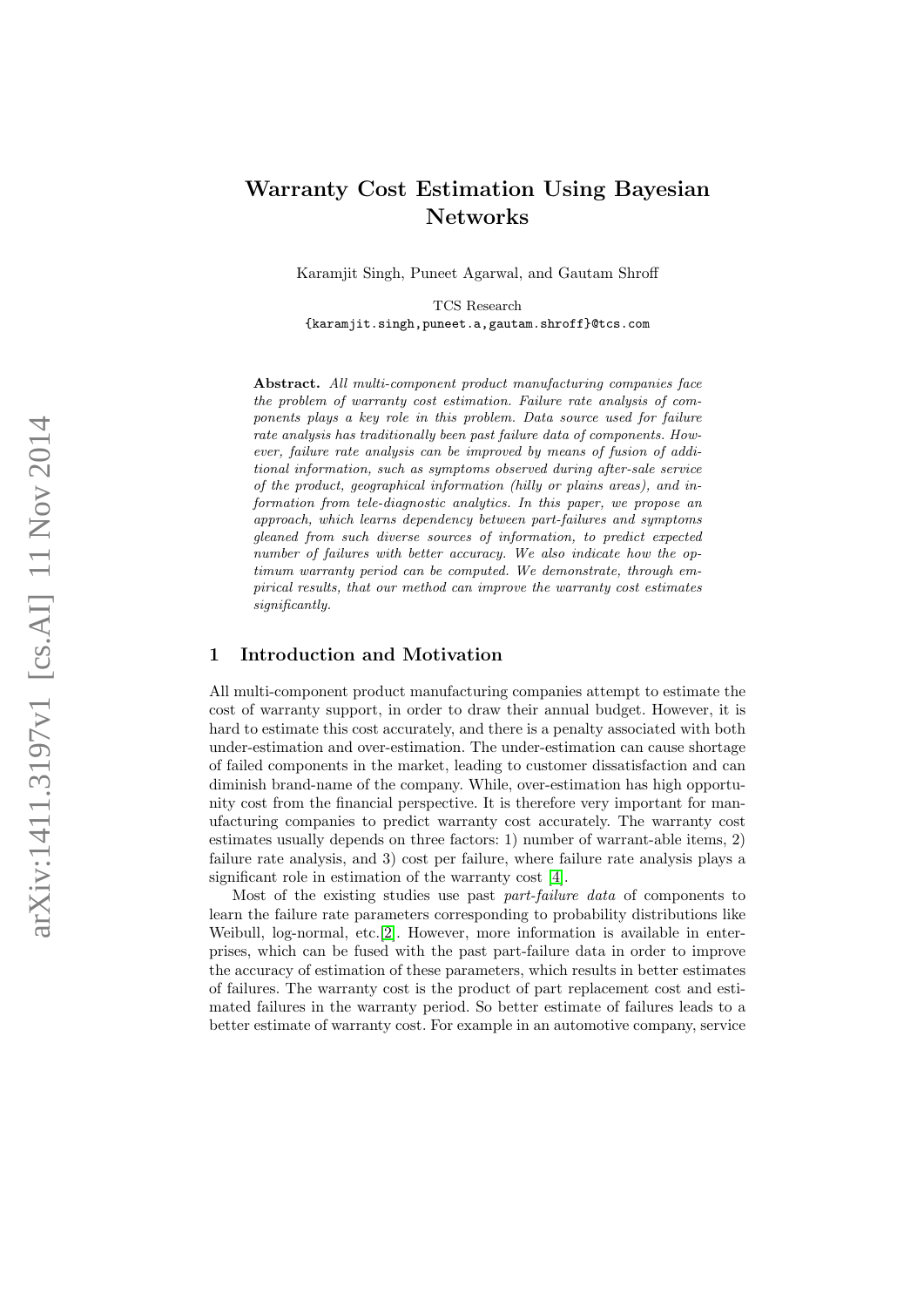stations data and tele-diagnostics data is available (we describe these datasets in Section [1.1\)](#page-1-0). These datasets, when fused with past part-failure data, can work as a leading indicator of part failure and thereby help improve the warranty cost estimates.

Fusion of such data from multiple sources is a non-trivial problem because occurrence of symptoms in vehicle service data or in tele-diagnostics data does not entail part-failure. However, there is a conditional dependence of such symptoms on the part-failure rate. This degree of conditional dependence may change over time with sales of newer models of the product and change in number of product units sold, as a result the conditional dependence cannot be learned statically once, and used later. Therefore, in this paper, we propose a model for fusion of data from multiple sources using an approach based on Bayesian Network, which can learn the conditional dependency of symptom data on part-failure rate, resulting in improvement of failure estimates, hence better warranty cost. In addition we indicate how the optimum warranty period can be computed. We also substantiate our claims through empirical results on simulated data, which has been inspired from real-life data.

In this paper, we begin by giving an overview of our approach, after a brief description of various datasets involved, in the immediate next section. After that in section 2, we present formal definitions of the data and other terminologies used in rest of the paper, and in section 3 we give an introduction to Bayesian networks and how parameter estimation can be done in Bayesian Networks. We start describing our approach by introducing the proposed Bayesian Network, which is used to learn dependencies between part failure and symptom data, in Section 4. Later, in section 5, we present our approach of warranty cost estimation in detail. We summarize the empirical results in Section 6 and discussed the related work in Section 7. Finally, we conclude with a brief discussion on future work in Section 8.

#### <span id="page-1-0"></span>1.1 Overview

To give an overview of our approach to predict warranty cost estimation in multi-component products with better accuracy, we use the example of vehicles as multi-component products in this section.

Consumers take their vehicles to a service station to get it examined by service engineers, who record DTCs (diagnosed trouble codes) [\[3\]](#page-14-2) for every trouble symptom observed in the vehicle. The vehicles are taken to the service station either because of failure of a component or on regular service routine. Further, in many cases before failure of a part, a trouble symptom occurs in the vehicle, and such trouble symptoms are also observed during service of a vehicle. Although, these trouble symptoms are fixed in the vehicle by the service engineers through incidental preventive maintenance, this information can also be used as a leading indicator for part-failure.

Further, usually these DTCs can be observed only when the vehicle is examined by service engineers at the service station. However, the modern vehicles [\[5\]](#page-14-3)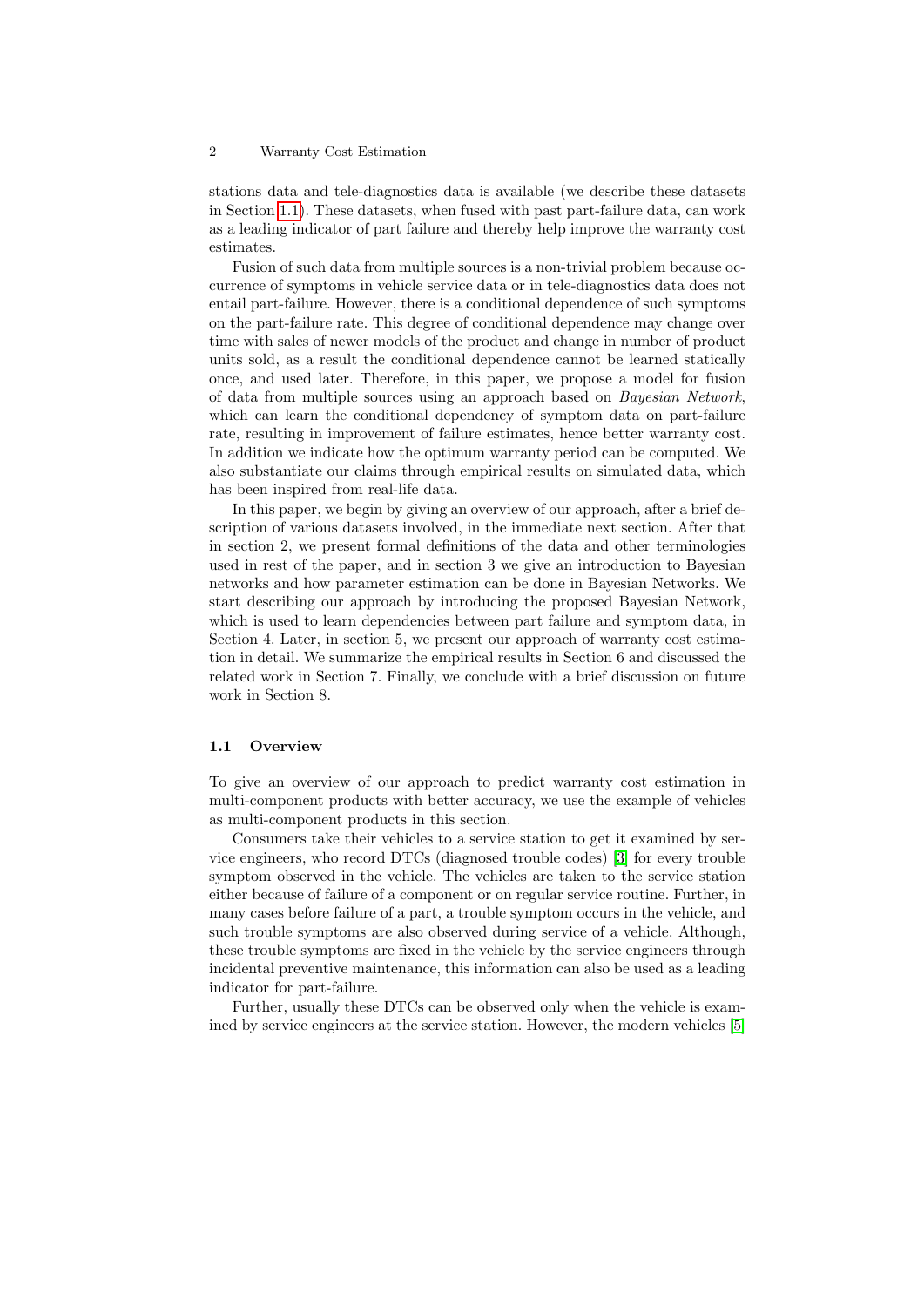are equipped with sensors, which not only observe the state of various components but also transmit this information, intermittently or regularly, to a central hub for offline analysis. Researchers are trying to build algorithms to predict part-failure from such sensor data [\[5\]](#page-14-3), [\[19\]](#page-14-4) and these methods are referred as tele-diagnostics. In this paper we consider that if the tele-diagnostics data were available, how can we fused it with the past part-failure data, in order to improve the warranty cost estimates. In contrast, the traditional approach is to find expected number of failure using past part-failure data [\[2\]](#page-14-1) only, we present a novel approach which captures the dependencies in a Bayesian network and uses these dependencies to predict expected number of future part failures with better accuracy.

Traditionally, failure rate parameter(s) estimation has been done componentwise i.e. considering whole component as one unit. However, as each component can further be divided into sub-components or more granular levels, i.e., part wise. Considering the fact that each part can have different failure rate, learning the failure rate parameter(s) on granular level rather than on component level can enhance the accuracy of prediction.

In our approach we model a simple Bayesian network  $(F \to I \to S)$ , following a process that when a part fails  $(F)$ , a trouble symptom in terms of DTC  $(I)$ occurs in the vehicle, and the drivers takes the vehicle to service station where the DTC is diagnosed or observed  $(S)$ . Here, a DTC may occur before partfailure, but it is not observed until the vehicle is taken to the service station. A DTC will definitely occur when a part in the vehicle fails. A vehicle could be taken to the service station because of vehicle service routine or due to failure of a part. So the occurrence time of DTC can be much early than the observed time of DTC. we model the F node using Weibull distribution, and the I and  $S$ nodes using Gaussian distribution. The parameters of these distributions defines the dependency between the nodes  $F, I$ , and  $S$ . The Bayesian network to learn dependencies between  $F, I$ , and  $S$  for each part and and related DTC is presented in section [4](#page-4-0) and the detail approach to learn the dependencies and further use these dependencies to predict expected number of failures is presented in section [5.2.](#page-9-0)

### <span id="page-2-0"></span>2 Data Description

We consider data for the time duration  $t_1$  to  $t_2$  for n products indexed from 1 to  $n$ , where each product has  $m$  parts. The data is obtained from three sources: Part failure data, Service Records, and tele-diagnostics data. The datasets from the three sources are:

- Part Failure Data: In part failure data, we have a variable  $p_{j,i}$ : number of cycles at which part  $P_j$  fails in  $i^{th}$  product, where  $i \in \{1, 2, ..., n\}$  and  $j \in \{1, 2, ..., m\}$ . These cycles can be time-to-failure (hours, days, seconds) for a product, miles for which a vehicle is driven, etc.
- DTC Occurrence Data: We assume each part  $P_j$  is associated with a set of DTCs s.t.  $P_j \leftarrow \{D_{j,1}, D_{j,2},..., D_{j,r}\}$ , where  $D_{j,k}$  is a DTC associated with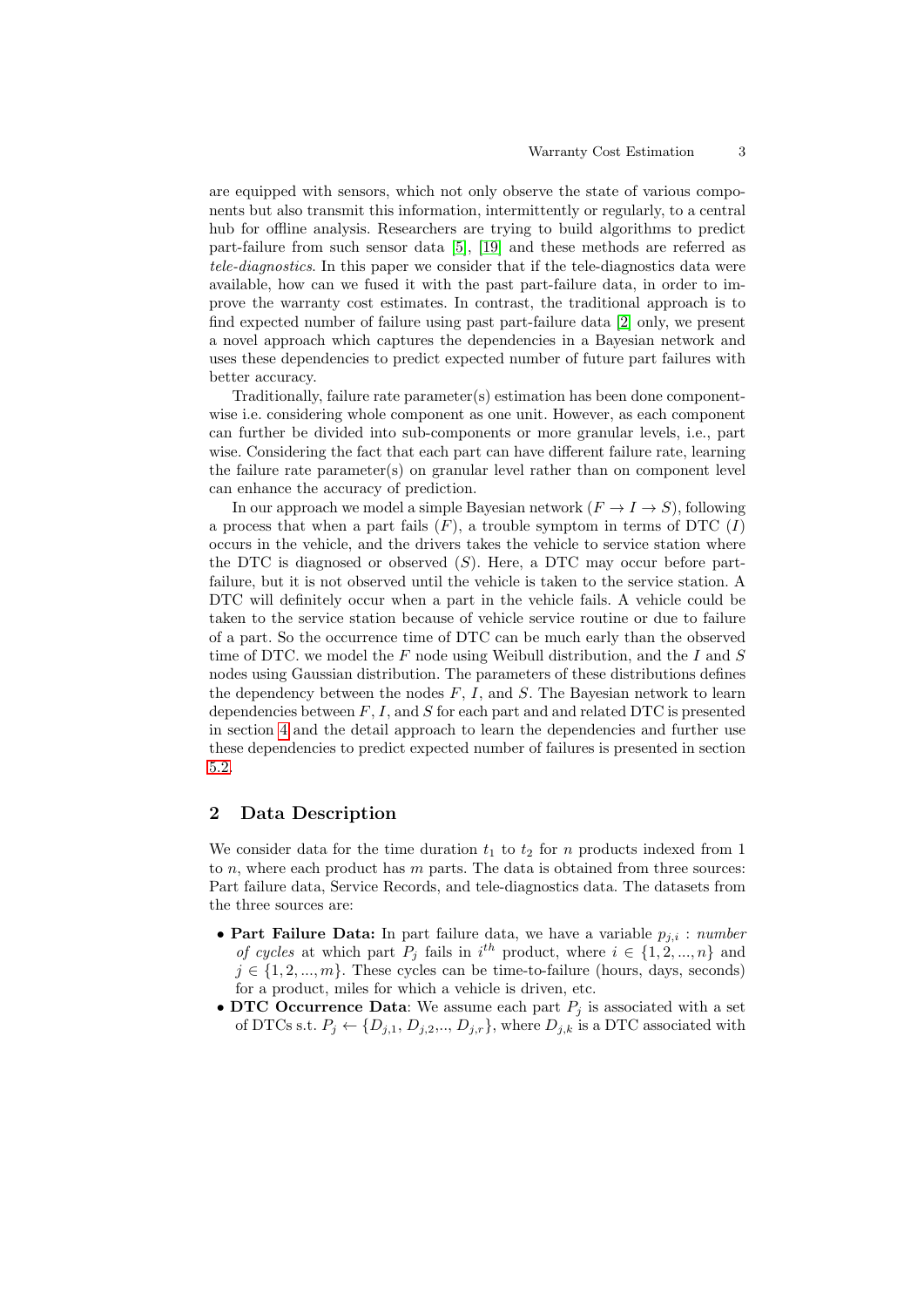the part  $P_j, k \in \{1, 2, ..., r\}$  and no two DTCs can be associted with same part. When a part fails, all the DTCs associated with it occur. One or more DTCs associated with the part may occur before the part fails. In this data, we have variable  $d_{j,k}$ : number of cycles at which DTC  $D_{j,k}$  associated with part  $P_i$  occurs first time in the tele-diagnostic data.

• DTC Observed Data: In this data, we have a variable  $s_{i,k}$ : number of cycles at which DTC  $D_{j,k}$  associated with part  $P_j$  is observed first time in service records.

Next, we define some terms which will be used in the rest of the paper.

#### 2.1 Definitions

•  $\mathbf{C}_j$ : This set contains index of products in which part  $P_j$  fails for the first time in the time-interval  $[t_1, t_2]$  where  $j = 1$  to m.

 $C_j = \{ i: \text{index of a product in which part } P_j \text{ fails in the time interval } [t_1,$  $t_2$ ] }

Let the cardinality of the set  $C_j$  is  $n_j$ , i.e.,  $|C_j| = n_j$ , where  $1 \leq n_j \leq n$ .

• Fail<sub>j</sub>: This set contains number of cycles at which part  $P_j$  fails for each product in  $C_i$ .

$$
Fall_j = \{p_{j,i} : i \in C_j\}, \mid Fall_j \mid = n_j\}
$$
\n(1)

• Ind<sub>j,k</sub>: This set contains number of cycles at which DTC  $D_{j,k}$  associated with part  $P_j$ , occurs first time for each product in  $C_j$ . So the set  $Ind_{j,k}$  will contain  $d_{j,k,i} \ \forall \ p_{j,i} \in \text{Fall}_j$ .

$$
Ind_{j,k} = \{d_{j,k,i} : i \in C_j\}, |Ind_{j,k}| = n_j\}
$$
\n(2)

• Serv<sub>j,k</sub>: This set contains number of cycles at which DTC  $D_k$  associated with part  $P_j$  observed first time for each product in  $C_j$ . Serv<sub>j,k</sub> will contain  $s_{j,k,i}$  $\forall p_{j,i} \in \text{Fall}_j.$ 

$$
Serv_{j,k} = \{s_{j,k,i} : i \in C_j\}, |Serv_{j,k}| = n_j\}
$$
\n(3)

It is to be noted that  $p_{j,i}$ ,  $d_{j,k,i}$ , and  $s_{j,k,i}$  from the sets  $Fail_j$ ,  $Ind_{j,k}$ , and  $Serv_{j,k}$ respectively will always satisfy following relation:

$$
d_{j,k,i} \le s_{j,k,i} \le p_{j,i} \tag{4}
$$

Since we have datasets: part failure, tele-diagnostic, and service records for the time interval  $[t_1, t_2]$ , i.e., part which fails after time  $t_2$  and before  $t_1$  will not be present in given data. As DTCs associated with part can occur before the part failure. So there can be some parts which fails after  $t_2$ , but there corresponding DTCs could have occurred or/and observed in the time interval  $[t_1, t_2]$ .

•  $C'_{j,k}$ : This set contains index of products in which part  $P_j$  fails first time after time  $t_2$  but it's associated DTC  $D_{j,k}$  occurs as well as observed first time in the time interval  $[t_1, t_2]$ . Let  $|C'_{j,k}| = n'_{j}$ , where  $0 \leq n'_{j} \leq n$ .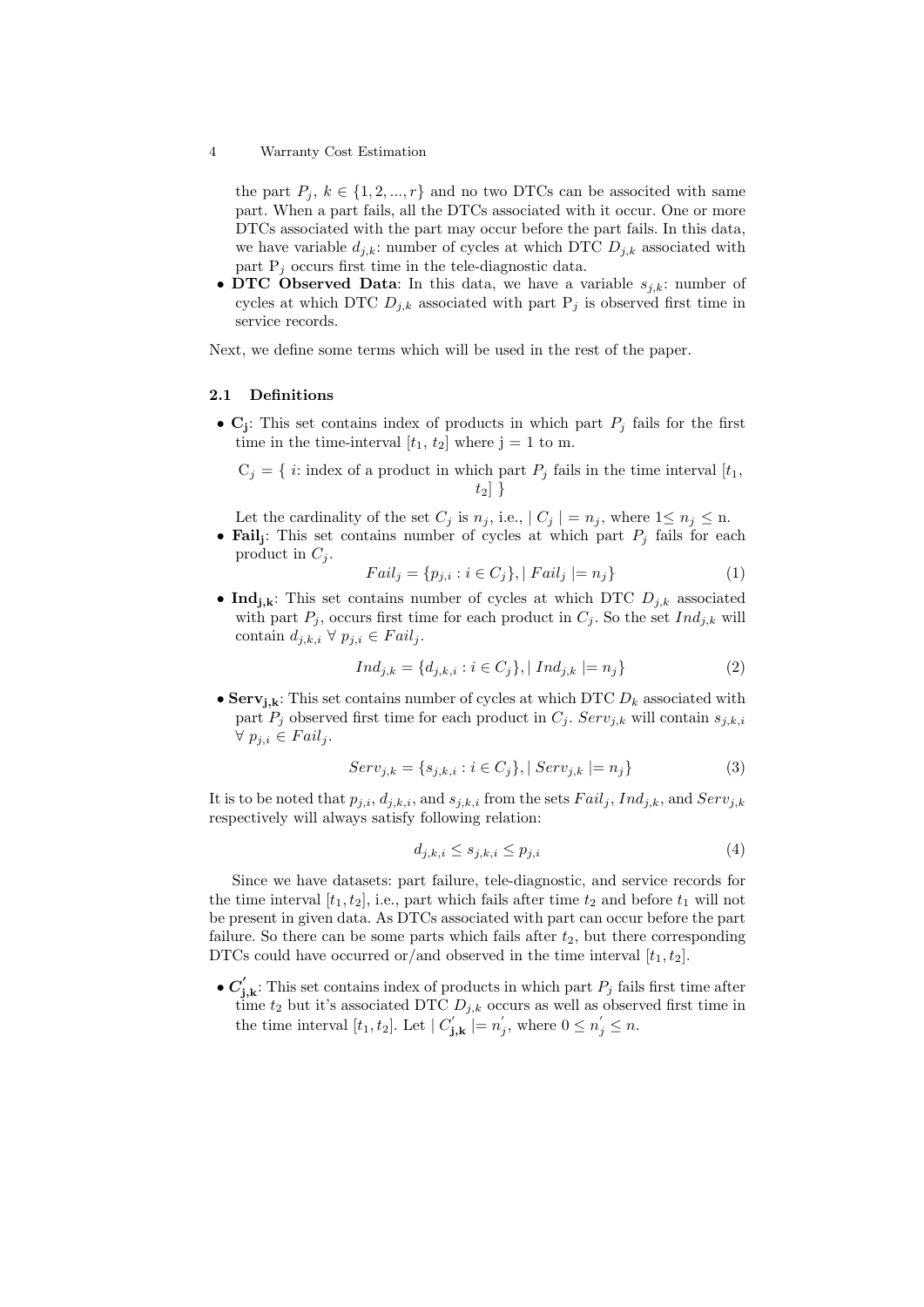• Ind<sub>j,k</sub>: This set contains number of cycles at which DTC  $D_{j,k}$  associated with part  $P_j$  occurs first time in the time interval  $[t_1, t_2]$  for all cars in  $C'_{j,k}$ .

$$
Ind'_{j,k} = \{d'_{j,k,i} : i \in C'_{j,k}\}, |Ind'_{j,k}| = n'_{j}
$$
\n
$$
(5)
$$

•  $Serv'_{j,k}$ : This set contains number of miles at which DTCS  $D_{j,k}$  associated with part  $P_i$  observed first time in the time interval  $[t_1, t_2]$  for all cars in  $C'_{j,k}$ .

$$
Serv'_{j,k} = \{s'_{j,k,i} : i \in C'_{j,k}\}, |Serv'_{j,k}| = n'_{j}
$$
\n(6)

# 3 Background

In this section, we give an introduction to Bayesian Networks and how parameters can be learned using Bayesian Networks. In next section, we will present our Bayesian Network which is used to learn the dependency between part failure and DTCs.

A Bayesian network is a representation of joint probability distribution. This representation consists of two components. The first component G is a directed acyclic graph whose vertices correspond to random variables  $X_1, X_2, ..., X_n$ . The second component,  $\theta$  describes a conditional distribution for each variable, given its parent G. Together these two components specify a unique distribution on  $X_1, X_2, ..., X_n$ . The graph G encodes the independence assumption, by which variable  $X_i$  is independent of its nondescendents given its parents in G [\[1\]](#page-14-5), [\[8\]](#page-14-6).

By applying the chain rule of probabilities and properties of conditional independence, and joint probability distribution that satisfies Marcov assumptions can be decomposed into the product form

$$
P(X_1, X_2, ..., X_n) = \prod_{i=1}^{n} P(X_i \mid Pa^G(X_i))
$$
\n(7)

where  $Pa^G(X_i)$  is the set of parents of  $X_i$  in G.

The parameters of Bayesian network can be learned using various methods like Maximum-likelihood estimation, EM, MCMC etc. Different methods to learn the parameters of Bayesian Network can be classified based on two factors: 1) Observability of network, i.e., All nodes are known or not, 2) Bayesian structure is known or not [\[1\]](#page-14-5).

### <span id="page-4-0"></span>4 Modeling Dependence Using Bayesian Networks

As discussed in section 1, DTCs which occur before the actual part failure can be used as the leading indicators of part failure. We assume that every part  $P_j$  and it's associated DTC  $D_{j,k}$  has some dependency. Few examples of these dependencies are 1) DTC  $D_{j,k}$  always occur, roughly two months before part failure  $P_k$ , 2) DTC  $D_{j,k}$  which occurs before the actual part  $P_k$  failure, follow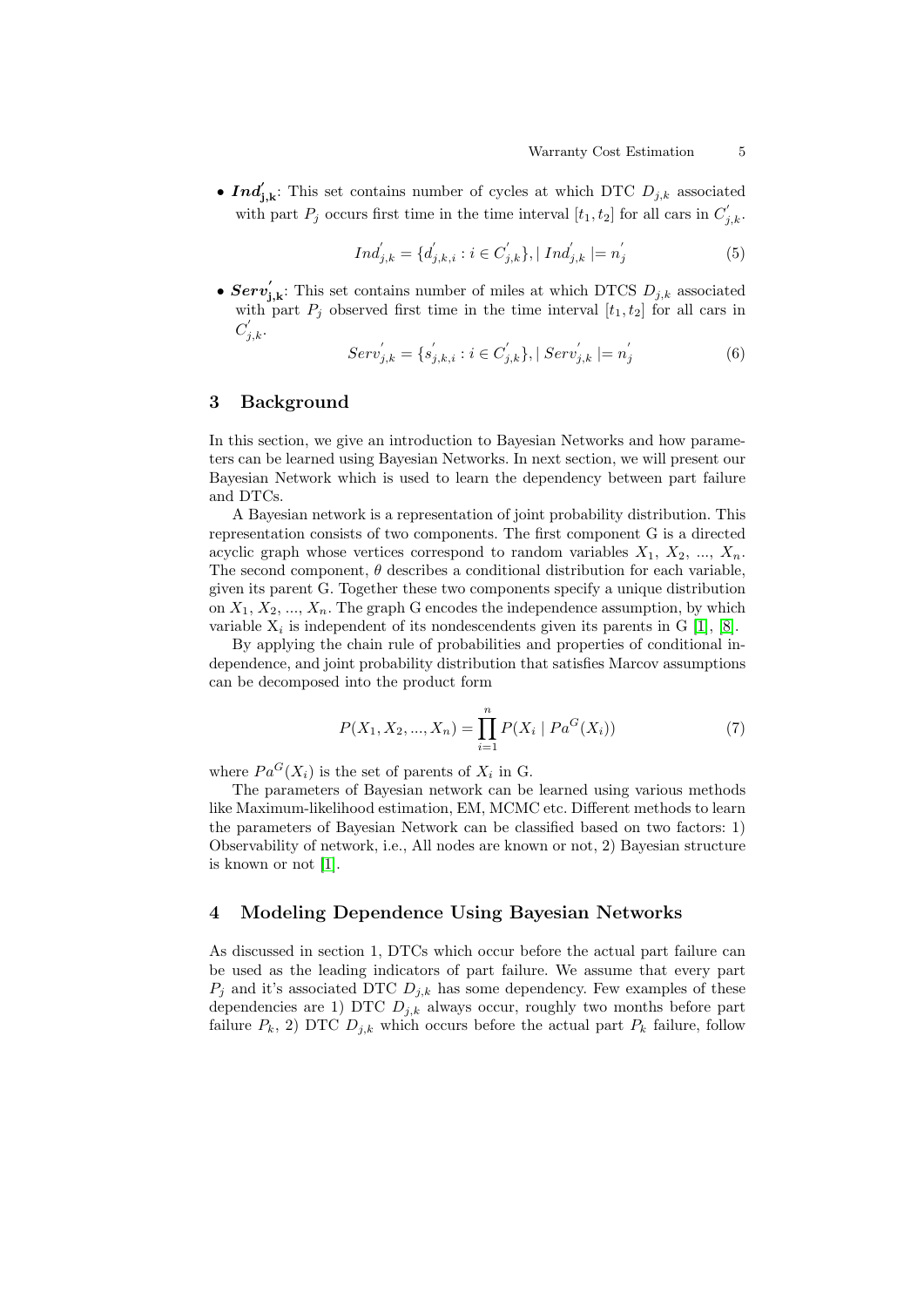some probability distribution.

Our goal is to learn the dependency between  $D_{j,k}$  and  $P_j \forall j = 1$  to m and  $\forall k$  $= 1$  to r.

The Bayesian networks combines the Bayesian probability theory and the notion of conditional independence to represent dependencies among variables [\[20\]](#page-14-7). In this section, we present a Bayesian network which can learn the dependencies or patterns between part failure and their associated DTCs.

Given the part failure data, tele-diagnostics data, and service records, the Bayesian network in fig 1 is used to learn the dependency between DTC and part failure. Since each part is associated with set of DTCs ( as explained in section [2\)](#page-2-0), this Bayesian network will learn the parameters of dependency between number of cycles at which part  $P_j$  fails $(F_j)$ , number of cycles at which associated DTC  $D_{j,k}$  occurs $(I_j)$ , and number of cycles at which associated DTC  $D_{j,k}$ is observed( $S_i$ ). The various random variables of the Bayesian network given in fig 1 are explained below. Random variables are denoted by capital letters and the values taken by random variables are denoted by corresponding small letters.

•  $\mathbf{F}_j$ : It is defined as number of cycles at which part  $P_j$  fails first time. It take values from the set  $Fail_j$ . It follows the Weibull distribution with scale parameter as  $\beta_i$  and shape parameter as  $\alpha_j$ .

$$
F_j \sim Weibull(\alpha_j, \beta_j) \tag{8}
$$

•  $\alpha_i$ : It follows the Uniform distribution with lower limit as 0 and upper limit as  $a > 0$ .

$$
\alpha_j \sim U(0, a). \tag{9}
$$

•  $\beta_i$ : It follows the Uniform distribution with lower limit as 0 and upper limit as b. where  $b > 0$  and  $b \in \mathbb{R}$ .

$$
\beta_j \sim U(0, b). \tag{10}
$$

•  $I_{j,k}$ : It is defined as number of cycles at which DTC  $D_{j,k}$  associated with part  $P_j$  occurs first time. It take values from the set  $Ind_{j,k}$ . It follows the Normal distribution with mean as  $f_j - f_j \times r_{j,k}$  and standard deviation as  $\sigma_{j,k}^1$ . i.e.

$$
I_{j,k} \sim \mathcal{N}(f_j - f_j \times r_{j,k}, \sigma_{j,k}^1) \tag{11}
$$

•  $\mathbf{R}_{j,k}$ : It follows Uniform distribution. where  $r_1, r_2 > 0$  and  $r_1, r_2 \in \mathbb{R}$ 

$$
R_{j,k} \sim U(r_1, r_2) \tag{12}
$$

•  $\sigma_{j,k}^1$ : It follows the Uniform distribution. where  $c_1 > 0$  and  $c_1 \in \mathbb{R}$ 

$$
\sigma_{j,k}^1 \sim U(0, c_1) \tag{13}
$$

•  $S_{j,k}$ : It is defined as number of cycles at which DTC  $D_{j,k}$  associated with part  $P_i$ , observed first time. It takes values from the set  $Serv_{i,k}$ . It follows the Normal distribution with mean as  $(f_j - i_{j,k}) \times m_{j,k} + i_{j,k}$  and standard deviation as  $\sigma_{j,k}^2$ .

$$
S_{j,k} \sim \mathcal{N}((f_j - i_{j,k}) \times m_{j,k} + i_{j,k}, \sigma_{j,k}^2). \tag{14}
$$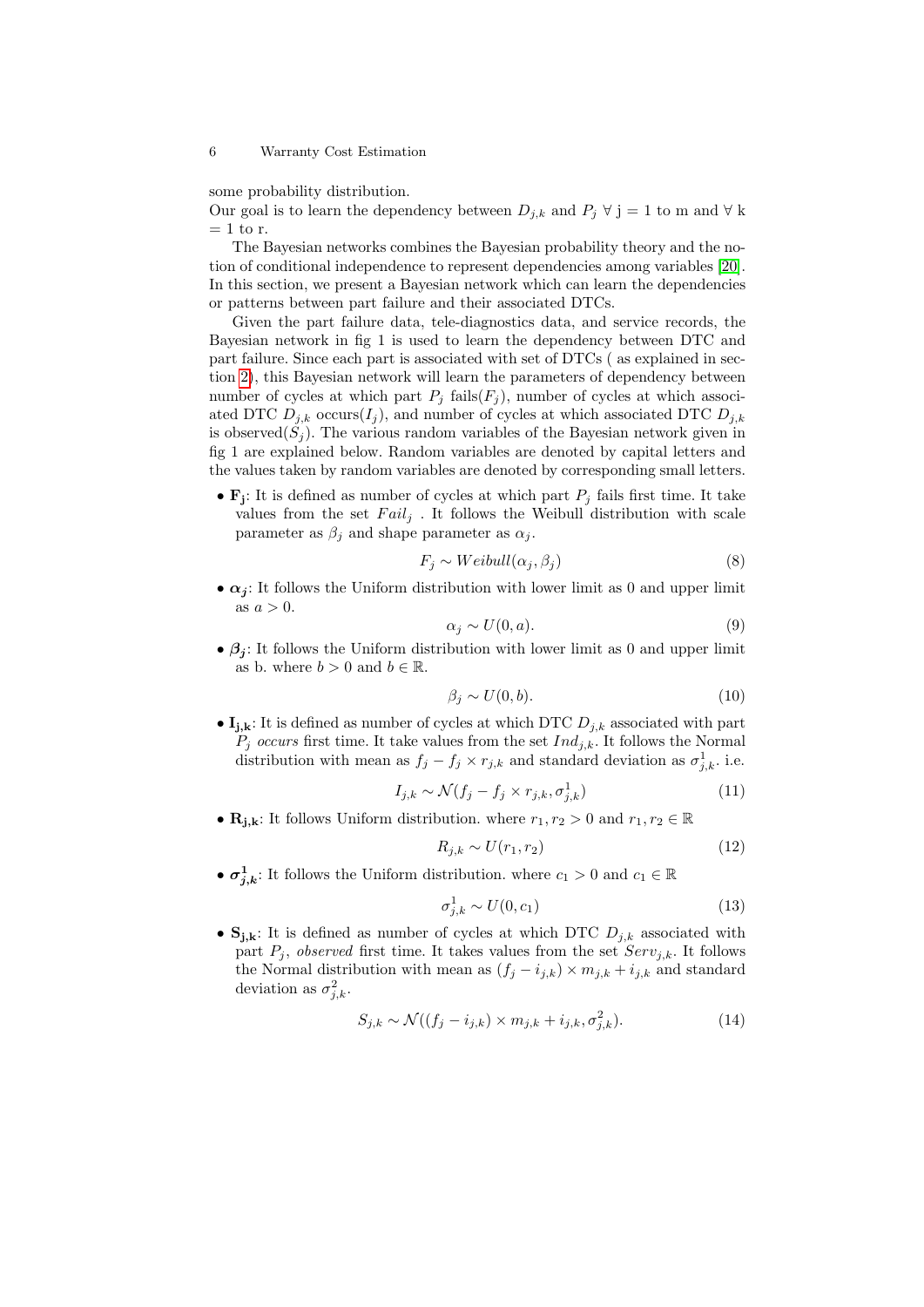•  $M_{j,k}$ : It follows Uniform distribution.

$$
M_{j,k} \sim U(0,1) \tag{15}
$$

•  $\sigma_{j,k}^2$ : It follows Uniform distribution. where  $c_3 > 0$  and  $c_3 \in \mathbb{R}$ 

$$
\sigma_{j,k}^2 \sim U(0, c_3) \tag{16}
$$



Fig. 1. Bayesian Network to learn dependency parameters between Part  $P_j$  and it's associated DTC  $D_{j,k}$ 

#### 4.1 Learning Parameters of Bayesian Network

Dependencies between part  $P_j$  and it's associated DTC  $D_{j,k}$  i.e. dependency between  $F_j$ ,  $I_{j,k}$ , and  $S_{j,k}$  can be captured by learning parameters  $R_{j,k}$ ,  $\sigma_{j,k}^1$  $M_{j,k}, \sigma_{j,k}^2$  in our Bayesian network (fig 1). The scale and shape parameters  $\beta_j$ and  $\alpha_j$  for the part  $P_j$  is used to find expected number of failures(explained in [5.1.](#page-7-0) We learn these parameters using the method of MCMC [\[7\]](#page-14-8) implemented by Metropolis Hastings algorithm [\[10\]](#page-14-9).

# 5 Failure Rate Analysis Using Bayesian Networks

In this section, we first present an approach to find expected number of failures using the scale and shape parameters of Weibull distribution. Later in this section, we present the detail approach to find failure rate parameters using the Bayesian network presented in section [4.](#page-4-0)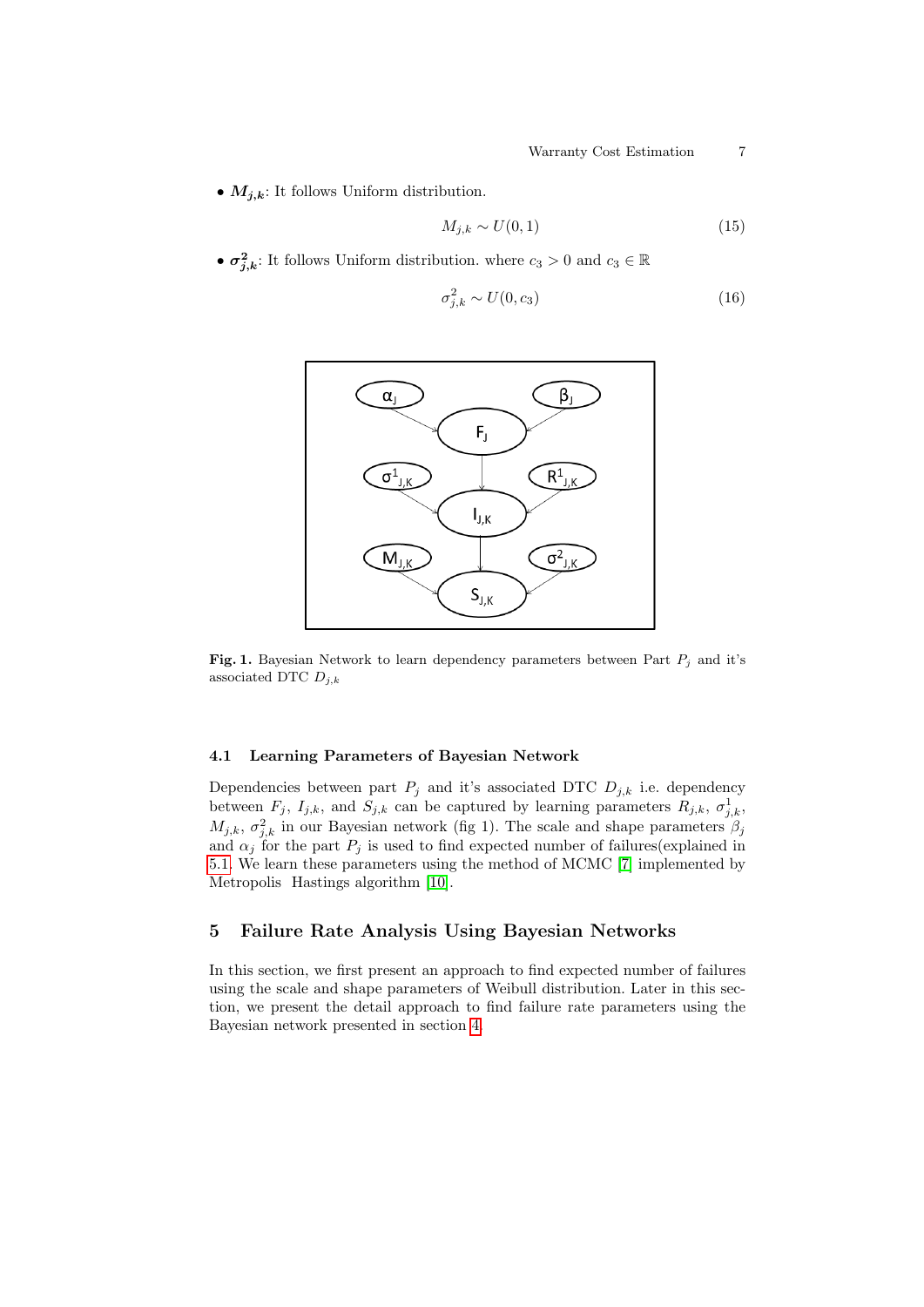#### <span id="page-7-0"></span>5.1 Expected Number of Failures

Assuming each part  $P_j$  failure follows Weibull distribution with shape parameter as  $\alpha_j$  and scale parameter as  $\beta_j$ . Given the scale and shape parameters, we can calculate expected number failures of part  $P_i \forall j = 1$  to m. Expected number of failures for n cars (each car has m parts) in time interval  $t_3$  to  $t_4$  is given by the equation

$$
=\sum_{i=1}^{n}\sum_{j=1}^{m}F_{j}(T)\tag{17}
$$

where  $F_j(T)$  is the probabilty that the part will fail in the time interval  $t_3$  to  $t_4$ .

#### <span id="page-7-1"></span>5.2 Expected Number of Failures Using Bayesian Networks

Warranty cost estimation is directly affected by the prediction of expected number of failures i.e. failure rate analysis. Estimation of expected number of failures can be improved by incorporating additional information like tele-diagnostic data and service records. The Bayesian network explained in section 4, models the dependency between part failure data, occurrence time of DTC, and observed time of DTC. In this section, we present three cases and approach to find an expected number of failures using Bayesian networks in each case. Figure 2 shows which datasets are used in different cases. In first case, we use only part failure data to do the failure rate analysis. In second case, we use part failure data and service records and in third case, we use part failure data, service records, and sensor data to do failure rate analysis. Comparison of these three cases will presented in section 7. Three cases and their corresponding approaches, used to find expected number of failure of part  $P_j$  associated with DTC  $D_{j,k}$  in each case is presented below:

|                   |     |     | Part Failure Data: F <sub>i</sub> Service Record: S <sub>i</sub> Tele-Diagnostic Data |
|-------------------|-----|-----|---------------------------------------------------------------------------------------|
| Case1             | Yes | Nο  | No                                                                                    |
| Case <sub>2</sub> | Yes | Yes | No                                                                                    |
| Case3             | Υρς | Υρς | Υρς                                                                                   |

Fig. 2. Datasets used in different cases

Case 1: In this case, we use only part failure data for failure rate analysis. Using the Bayesian network (in section [4\)](#page-4-0), we learn the parameters  $\alpha_i$ ,  $\beta_i$ for the part  $P_j$ . While learning these parameters, variable  $F_j$  is considered as known with values taken from the set  $Fail_j$  and other variables  $I_{j,k}$  and  $S_{j,k}, R_{j,k}, \sigma_{j,k}^1, M_{j,k}, \sigma_{j,k}^2$  are considered as unknown. Once we learned the  $\alpha_j$ ,  $\beta_j$ , we use these parameters to predict expected number of failures for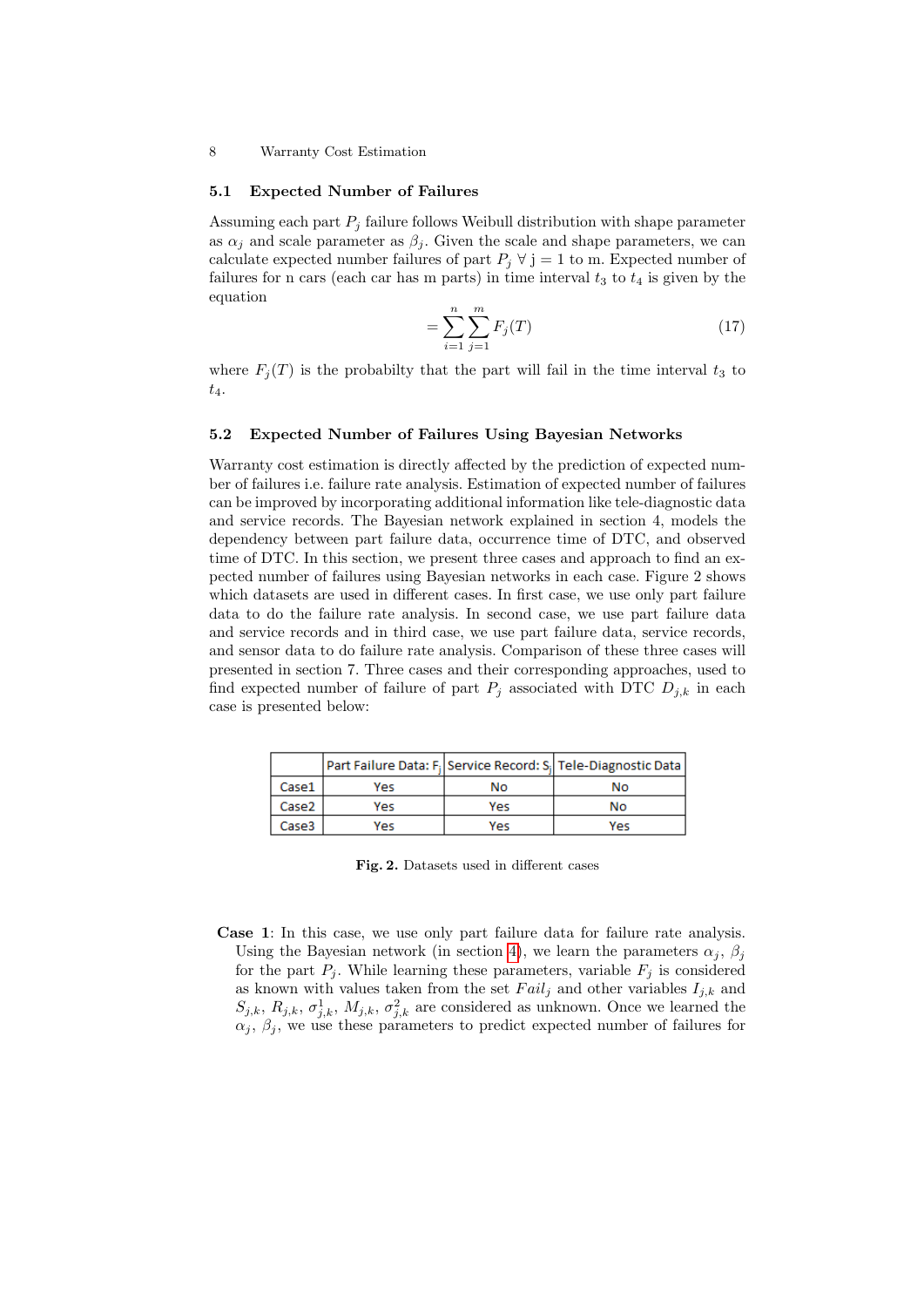part  $P_j \forall j = 1$  to m as explained in section 5.

- Case 2: In this case, we present an approach that incorporates part failure data and service records to find expected number of failures using our Bayesian network (explained in section [4\)](#page-4-0). Fig 3 explains, which variables are considered as known or unknown during which step i.e. O: observed or N.O: Not observed ( steps are explained below) and in case of known variable, the value of that variable is taken from which set. For example O:  $Fail_i$  means that variable is considered as known in this step and it's value is taken from the set  $Fail_i$  and O: step 1 mens that value is known and taken as value learned in step 1 . This approach has four steps which are explained below:
	- Step 1 Learning dependency parameters: In this step, we learn the parameters  $R_{j,k}$ ,  $\sigma_{j,k}^1$ ,  $M_{j,k}$ ,  $\sigma_{j,k}^2$  using our Bayesian network, that captures the dependency between part  $P_j$  and DTC  $D_{j,k}$ . While learning these parameters by our Bayesian network( fig 1), variable  $F_j$  and  $S_j$  are considered as known with values taken from the sets  $Fall_i$  and  $Serv_{i,k}$ respectively and variable  $I_j$ ,  $R_{j,k}$ ,  $\sigma_{j,k}^1$ ,  $M_{j,k}$ ,  $\sigma_{j,k}^2$ ,  $\alpha_j$ ,  $\beta_j$  are considered as unknown.
	- Step 2 Predicting future failures: In this step, we predict those failures of part  $P_i$ , in which the part fails after time  $t_2$  but associated DTC  $D_{j,k}$  occurs and observed in the time interval  $[t_1, t_2]$ . To predict these failures, we use the parameters that are learned in previous step. While predicting these failures from our Bayesian network,  $R_{j,k}$ ,  $\sigma_{j,k}^1$ ,  $M_{j,k}$ , and  $\sigma_{j,k}^2$  considered as known with values learned in previous step, value of  $S_{j,k}$  is also considered as known with values taken from the set  $Serv'_{j,k}$ (6). All the failures of part  $P_j$  that are predicted using this step forms a set called  $Fail'_{j,k}$ .
	- Step 3 Learning Weibull parameters: In this step, we learn the scale  $\beta_j$  and shape  $\alpha$  parameters using our Bayesian network. To learn these parameters, first we take union of two sets  $Fail_j$  (1) and  $Fail'_{j,k}$  (using previous step).

$$
Fail''_{j,k} = Fail_j \cup Fail'_{j,k} \tag{18}
$$

$$
Serv''_{j,k} = Serv_{j,k} \cup Serv'_{j,k}
$$
\n
$$
(19)
$$

It is to be noted that  $\text{Tail}_j \cap \text{Tail}'_{j,k} = \emptyset$  and  $\text{Serv}_{j,k} \cap \text{Serv}'_{j,k} = \emptyset$ While learning scale and shape parameters from our Bayesian network, variables  $S_{j,k}$  and  $F_j$  is considered as known with values taken from the sets  $Serv''_{j,k}$  and  $Fail''_{j,k}$  respectively and other variables  $I_j$ ,  $R_{j,k}$ ,  $\sigma^1_{j,k}$ ,  $M_{j,k}, \sigma_{j,k}^2, \alpha_j, \beta_j$  are considered as unknown. Let  $\alpha_j^{new}$  and  $\beta_j^{new}$  be the variables learnt in this step.

Step 4 - Finding expected number of failures: In this step, we use the parameters  $\alpha_j^{new}$  and  $\beta_j^{new}$  learned in previous step to predict expected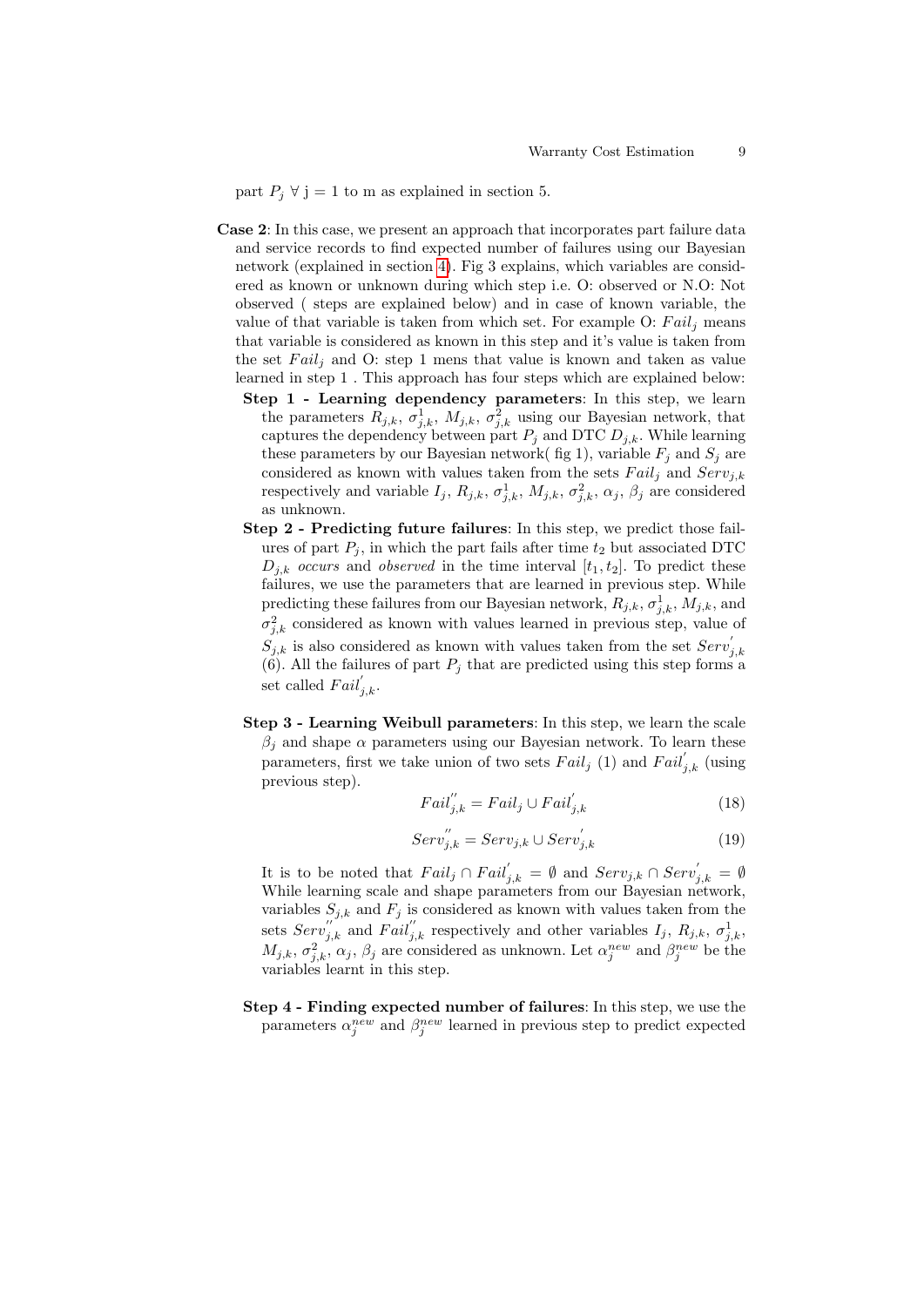|                           |                                                             | α.  | β,          | $\sigma^1_{\phantom{1}i,k}$ | $R_{j,k}$ | $\mathbf{s}_{_{\mathbf{i}\mathbf{k}}}$                        | $M_{_{\rm i,k}}$ | $\sigma_{j,k}^2$ |
|---------------------------|-------------------------------------------------------------|-----|-------------|-----------------------------|-----------|---------------------------------------------------------------|------------------|------------------|
| <b>Step 1</b> $ 0:$ Fail, |                                                             | N.O | $N.O$ $N.O$ | N.O                         | N.O       | O: Serv $_{i,k}$ N.O                                          |                  | N.O              |
| <b>Step 2 N.O</b>         |                                                             | N.O | $N.O$ $N.O$ |                             |           | O: step 1 O: step 1 O: Serv <sub>ik</sub> O: step 1 O: step 1 |                  |                  |
|                           | <b>Step 3</b> $ 0:$ Fail <sup>"</sup> <sub>ik</sub> $ N.0 $ |     | $N.O$ $N.O$ | N.O                         | N.O       | O: Serv $\mathbf{v}_{ik}$ N.O                                 |                  | N.O              |

number of failures in the time interval  $[t_3, t_4]$  as explained in section 5.

Fig. 3. Variable in case 2

Case 3: In this case, approach used to find expected of failures is similar to the approach presented in case 2 with the exception that the variable  $I_{j,k}$  is also considered as known along with  $F_j$  and  $Serv_{j,k}$ . Fig 4 explains that which variables are considered as known or unknown i.e. O: observed or N.O: Not observed during which step ( steps explained in case 2) and in case of known variable, the value of that variable is taken from what set is given in fig 4. For example in step 1: Learning dependency patterns, variable  $F_i$ ,  $S_{i,k}$ , and  $I_{i,k}$  are considered as known i.e O: observed and their values taken from the sets  $Fail_j$ ,  $Serv_j$ , and  $Ind_j$  respectively.

|                 |                                                                                    | $\alpha$ , $\Box$ | β., I |                                | $\sigma^1_{\phantom{1}i,k}$ | $R_{i,k}$                                                                                        | $\mathbf{s}_{_{\mathbf{i}\mathbf{k}}}$ | $M_{_{\text{j},\text{k}}}$ | $\sigma^2$ . |
|-----------------|------------------------------------------------------------------------------------|-------------------|-------|--------------------------------|-----------------------------|--------------------------------------------------------------------------------------------------|----------------------------------------|----------------------------|--------------|
| Step 1 O: Fail, |                                                                                    |                   |       | $N.O$ $N.O$ $ O:Ind_{i,k} N.O$ |                             | N.O                                                                                              | O: Serv <sub>ik</sub> N.O              |                            | N.O          |
| Step $2 \,$ N.O |                                                                                    |                   |       |                                |                             | N.O N.O O: Ind' <sub>ik</sub> O: step 1 O: step 1   O: Serv' <sub>ik</sub> O: step 1   O: step 1 |                                        |                            |              |
|                 | <b>Step 3</b> O: Fail" <sub>ik</sub> $ N.O $ $ N.O $ O: Ind" <sub>ik</sub> $ N.O $ |                   |       |                                |                             | N.O                                                                                              | O: Serv $\mathbf{v}_{ik}$ N.O          |                            | N.O          |

<span id="page-9-0"></span>Fig. 4. Variable in Case 3

#### <span id="page-9-2"></span>5.3 Warranty Cost Estimation

Warranty cost is the product of part replacement cost and estimated failures in the warranty period. However, there is another cost that incurred to the company in terms customer dissatisfaction called penality cost. This penalty cost is for the parts which fails after warranty period and it decreases with time. So the warranty cost  $C_j$  for the  $j<sup>th</sup>$  part with the warranty period as  $w_j$  is given below.

<span id="page-9-1"></span>
$$
C_j = R_j F(w_j) + R_j b e^{-cw_j} (1 - F(w_j))
$$
\n(20)

where  $b, c > 0 \in R$ ,  $F(w_i)$  corresponds to fraction of parts which fail before  $w_i$ and  $R_j$  is the replacement cost for the part  $P_j$ .

The optimal warranty period that minimize the overall cost  $C_j$  can be easily computed by the method of gradient descent[\[6\]](#page-14-10) for any specified values of b, c in eq [20.](#page-9-1)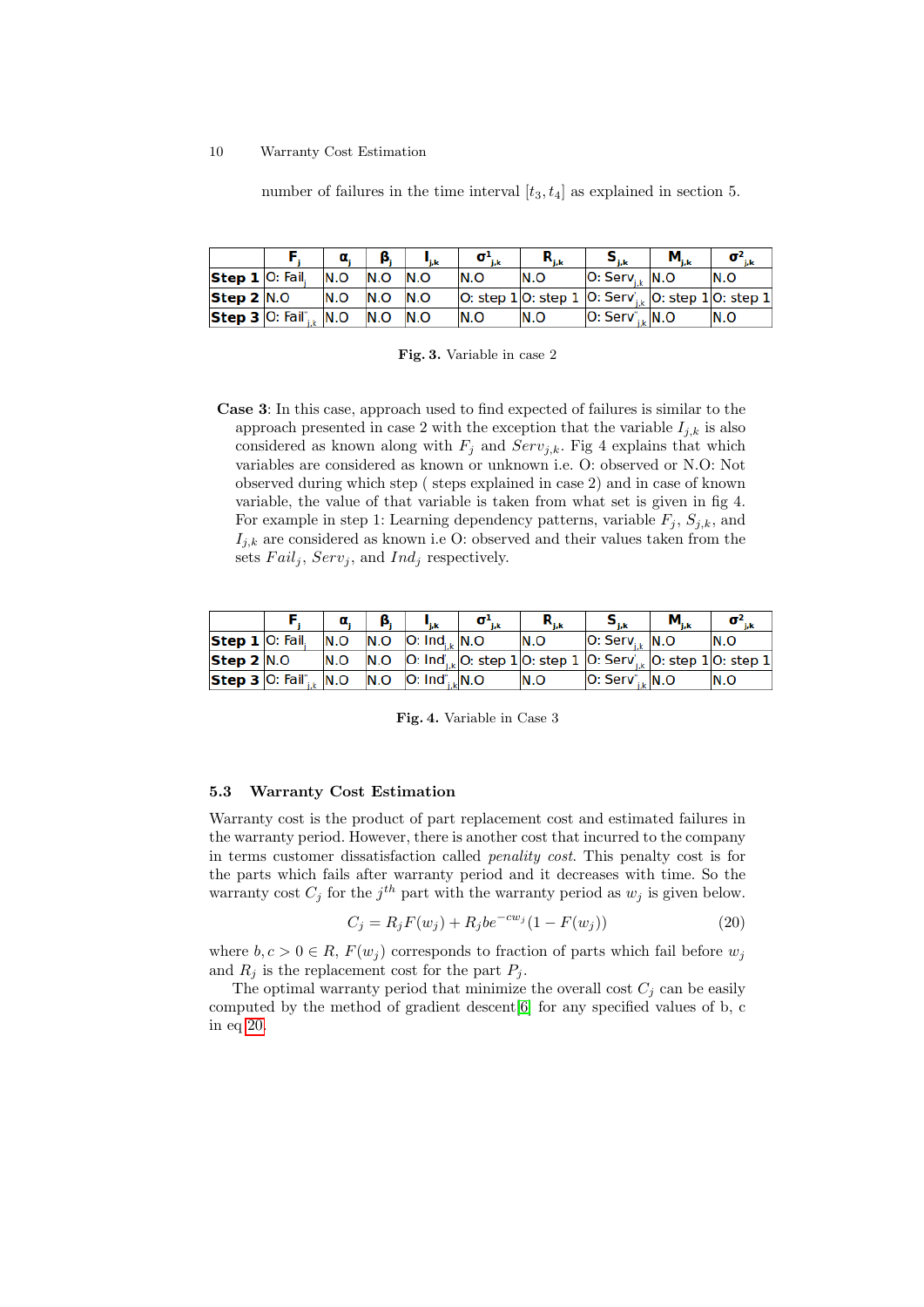### 6 Experiment and Results

In this section, we present a comparison of the expected number of failures for the three cases described in Section [5.2](#page-7-1) on simulated data for vehicles. We simulated data corresponding to part failure, sensor data, and service records. We first describe the three simulated datasets, and then present the comparison of three cases (discussed in Section [5.2](#page-7-1) on these datasets. We also present the results of optimal warranty period (discussed in Section [5.3\)](#page-9-2) We used Python module PYMC [\[9\]](#page-14-11) for learning the dependency parameters of the Bayesian network. We use the learnt parameters to predict the number of part failures in future.

#### 6.1 Simulated datasets

We simulated data for 1000 cars, where each car has nine parts. We have cars manufactured over three years 2010, 2011, and 2012. The data for the period 1- Jan-2010 to 31-Dec-2012 is considered for learning the dependency parameters of the Bayesian network. The parameters learnt are then used to predict the number of part failures in the year 2013. The data simulation details for part failure data, sensor data and service records are as follows:

Part failure data: To generate part failure data, we assume that number of miles before failure for a part  $P_i$  follows Weibull distribution with shape and scale parameters  $\alpha_j$  and  $\beta_j$ , respectively, where  $j \in \{1, 2, ..., 9\}$ . Number of miles at which  $P_j$  fails is generated using inverse transform sampling method [\[11\]](#page-14-12).

Sensor data: We make the following assumptions to generate sensor data:

- 1. Each part is associated with four DTCs and no two parts have any DTC in common.
- 2. When a part fails, all four DTCs associated with it occur. Also, one or more DTCs associated with the part may occur before the actual part fails.
- 3. Number of miles at which DTCs associated with a part occur before the actual part failure is generated assuming the probability distribution  $\mathcal{N}(f - f \times r, \sigma_1)$  (refer Section [4\)](#page-4-0), where f is number of miles at which part fails and  $r \in (0.1, 0.5)$ .
- Service Records: We assume that a car will go for service: (1) if a part fails in a car, or (2) as soon as the time since last service exceeds six months. Each service record of a car contains DTCs which have occurred since the last service of the car.

#### 6.2 Observations and Results

In this section, we compare the results of three cases discussed in Section [5.2.](#page-7-1) We also compare the results with the Best Scenario where we use the same approach to find expected number of failures as explained in Case 3 with the exception that we skip the step 1 of Case 3. Also, in step 2, rather than predicting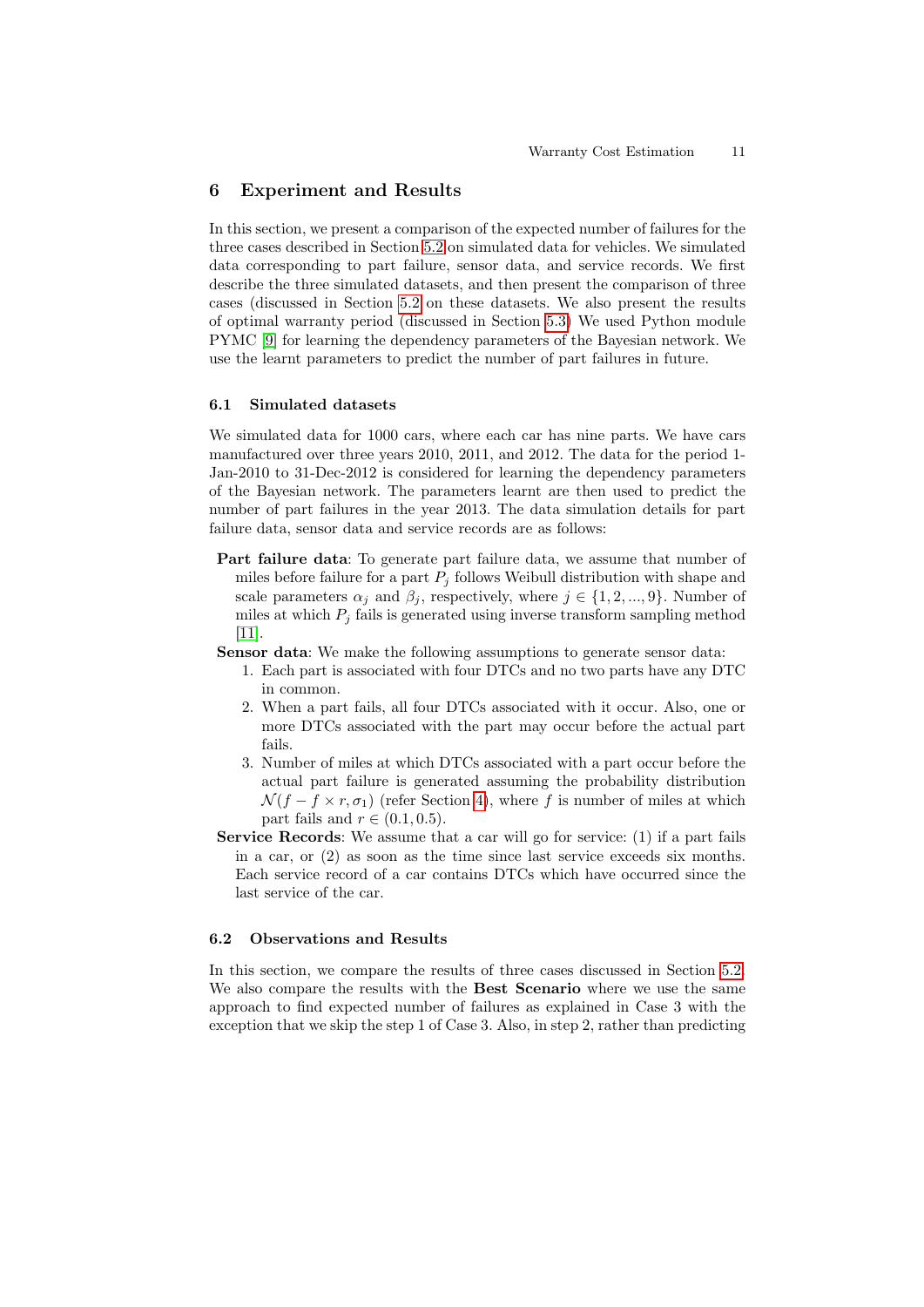the failures we form the set  $Fail'_{j}$  with the actual future failures as present in the simulated data. Steps 3 and  $4$  are the same as in the case 3. Best scenario assumes that for the given service records and sensor data, our Bayesian network model can predict actual number of miles for every failure.

In Fig 5, first column lists the names of nine parts. In column 'Actual parameters', we have shown the scale and shape parameters used to simulate part failure data for each part. We compare these actual parameters with the parameters learned from our model using three different approaches in Case 1, Case 2, and Case 3 (in section 6). Fig 5 shows that the difference in the parameters learned using Case 1 (using only part failure data) and actual parameters is very high for three parts named as E2P, T1P, and T2P. This is due to insufficient number of failures of these parts before 31-Dec-12. i.e. number of samples in set  $Fail_j$  for these three parts are not sufficient to learn parameters accurately. However, column 'Parameters learned using Case 2' in Fig 5 shows that when we use the approach discussed in Case 2 the values of the parameters for these three parts have improved. Similarly, when we use the approach discussed in Case 3, values of parameters for these three parts further improved. Also, the values of the parameters learned using Case 1 for the parts E1P, E3P, T3P, B1P, B2P, and B3P are close to the actual values. There is small improvement in the parameters learned using Case 2 and Case 3 for the parts E1P, T3P, and B3P. Values of the parameters learned using Case 2 and Case 3 for the parts E3P, B1P, and B2P do not change. This is due to the reason that  $Serv'_{j,k} = \emptyset$  and  $Ind'_{j,k} = \emptyset$  for these parts (Section [5.2\)](#page-9-0). Column 'Best Scenario' shows the values of scale and shape parameters learned for four parts using Best scenario case as explained above.

Fig 6 shows the comparison of expected number of failures for the year 2013, calculated for four parts E1P, E2P, T2P, and T1P for the Cases 1-3 and the best scenario. It shows that the difference in actual failures and expected number of failures calculated using Case 1 is high for the parts E2P, T1P, and T2P. This difference reduces when using Case 2, and reduces further when using Case 3.

Fig 7 shows the optimal warranty period for each part calculated using parameters learned in Case 3(as explained in section [5.3\)](#page-9-2). Values of coefficients b and c (in eq [20\)](#page-9-1) are taken as e  $(2.71828)$  and  $1/100000$  respectively. The value of b is taken in such a way that the penalty for the parts which fails at early stage is higher than the replacement cost of the part and value of c is taken by the assumption that a car runs roughly 100000 miles in three years. The penalty cost is high for small value of w (warranty period) and gets decreases with time. We observe that warranty period is directly proportional to the scale parameter of part. Since we have not made any assumptions about the relative costs of parts, i.e. the  $R_i$  (in eq [20\)](#page-9-1), we have not computed the single optimal period as that would depend heavily on this relative cost. However, with the assumption that slower failing parts (higher  $\alpha$ ) cost more, the overall optimal period will be skewed towards the more expensive parts.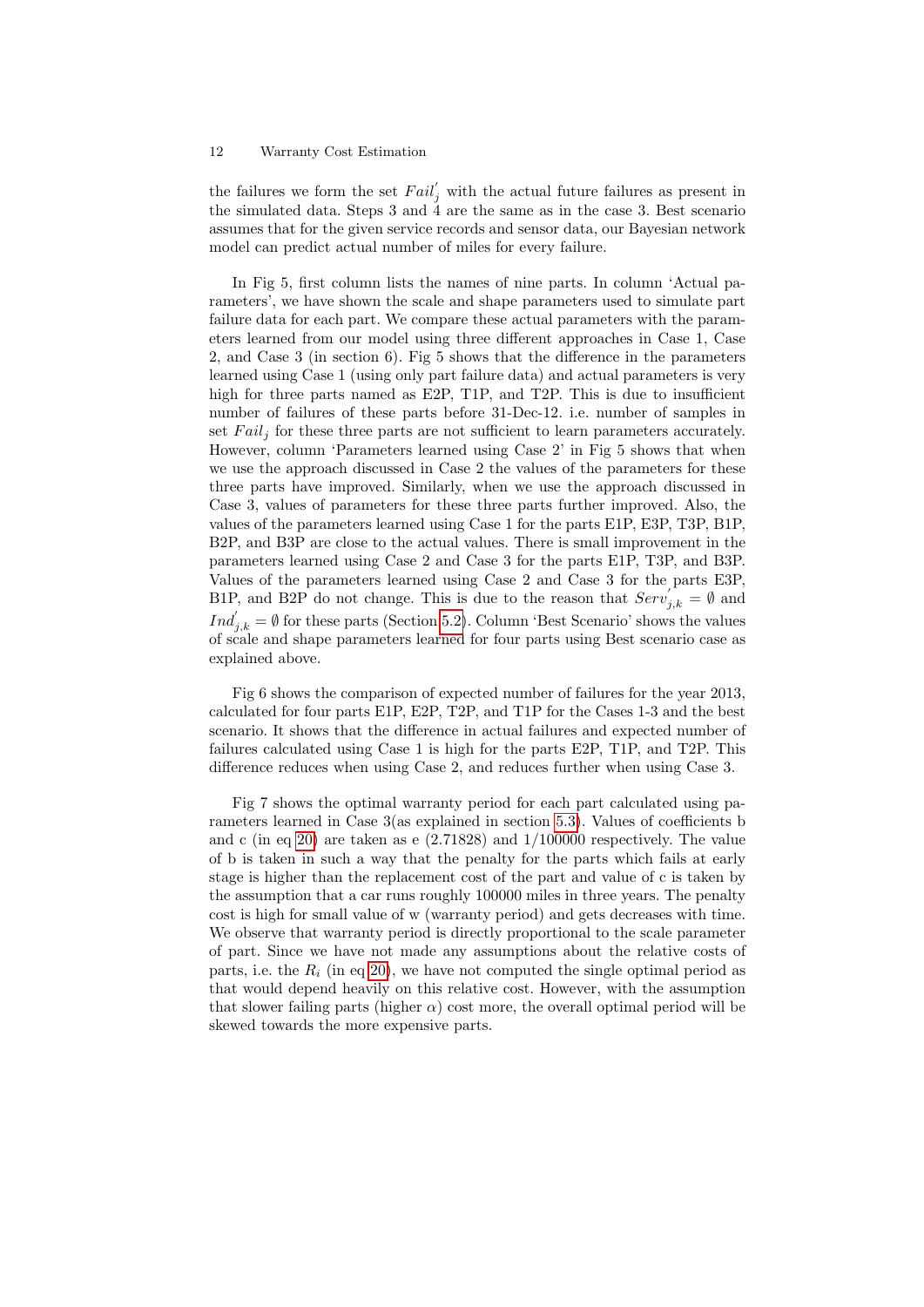|                     | <b>Actual</b><br><b>Parameters</b> |       | <b>Parameters</b><br><b>Learnt using</b><br>Case 1 |              | <b>Parameters</b><br><b>Learnt using</b><br>Case 2 |              | <b>Parameters</b><br><b>Learnt using</b><br>Case 3 |              | <b>Best Scenario</b> |              |
|---------------------|------------------------------------|-------|----------------------------------------------------|--------------|----------------------------------------------------|--------------|----------------------------------------------------|--------------|----------------------|--------------|
| Part<br><b>Name</b> | <b>Scale</b>                       | Shape | <b>Scale</b>                                       | <b>Shape</b> | <b>Scale</b>                                       | <b>Shape</b> | <b>Scale</b>                                       | <b>Shape</b> | <b>Scale</b>         | <b>Shape</b> |
| E <sub>1</sub> P    | 10000                              | 3     | 9772.32                                            | 2.91         | 9821.32                                            | 2.93         | 9853.64                                            | 3.01         | 9875.34              | 3.02         |
| E <sub>2</sub> P    | 220000                             | 2     | 71320.13                                           | 1.84         | 120234                                             | 1.19         | 167198                                             | 2.01         | 170052.49            | 2.07         |
| E3P                 | 5000                               |       | 5048                                               | 6.91         | 5048                                               | 6.91         | 5048                                               | 6.919        |                      | ٠            |
| T1P                 | 20500                              |       | 17129                                              | 1.08         | 21836                                              | 0.92         | 19735.25                                           | 1.02         | 19735.25             | 1.02         |
| T <sub>2</sub> P    | 157999                             | 5     | 109975                                             | 4.44         | 164132                                             | 4.62         | 144873.59                                          | 4.82         | 149416.94            | 4.9          |
| T <sub>3</sub> P    | 23444                              | 4     | 23446.5                                            | 4.15         | 23445.8                                            | 4.13         | 23444.87                                           | 4.05         |                      | ٠            |
| B <sub>1</sub> P    | 8777                               |       | 8006.3                                             | 1.02         | 8006.3                                             | 1.02         | 8006.3                                             | 1.02         |                      | ۰            |
| B <sub>2</sub> P    | 577                                | 2     | 574                                                | 2.04         | 574                                                | 2.04         | 574                                                | 2.04         | ٠                    | ٠            |
| B <sub>3</sub> P    | 7687                               | 5     | 7607.77                                            | 4.91         | 7637.23                                            | 4.95         | 7662.27                                            | 4.98         |                      | ٠            |

Fig. 5. Comparison of actual parameters with the parameters learnt using different approaches



Fig. 6. Comparison of actual number of failures in year 2013 with the expected number of failures calculated using different approaches

| Part             | Scale    | Shape | <b>Optimal W</b> |
|------------------|----------|-------|------------------|
| E <sub>1</sub> P | 9853.6   | 3.01  | 12228.6          |
| E <sub>2</sub> P | 167198   | 2.01  | 187867.8         |
| E3P              | 5048     | 6.919 | 6555.2           |
| T <sub>1</sub> P | 19735.25 | 1.02  | 22735.1          |
| T <sub>2</sub> P | 144873.6 | 4.82  | 180873.3         |
| T3P              | 23444.87 | 4.05  | 25251.2          |
| B <sub>1</sub> P | 8006.3   | 1.02  | 11587.3          |
| B <sub>2</sub> P | 574      | 2.04  | 842.3            |
| B3P              | 7662.3   | 4.98  | 10650.57         |

Fig. 7. Optimal warranty periods(in miles) for each part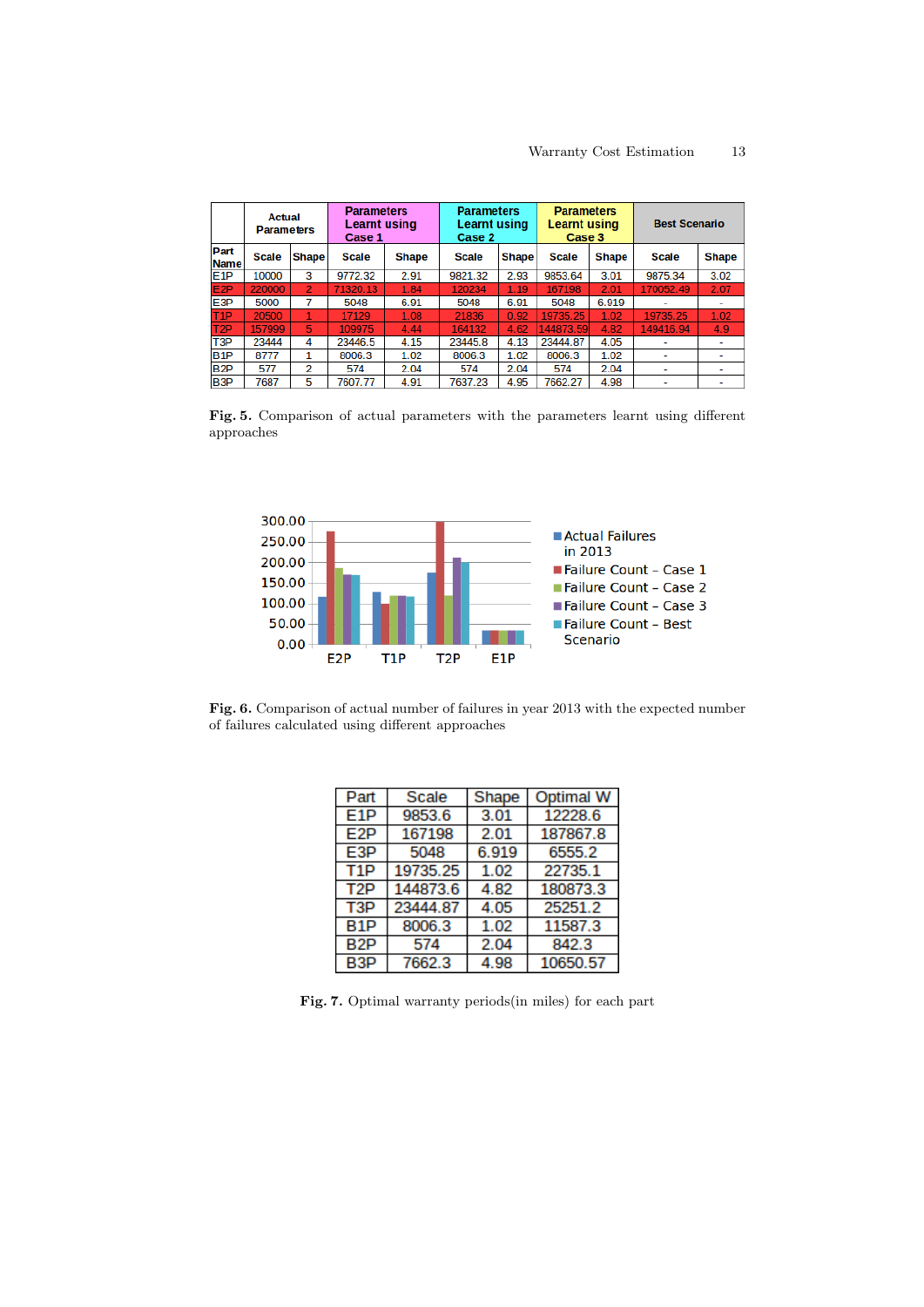# 7 Related Work

There are many studies which use statistical methods to integrate datasets from different sources, leveraging the interaction and correlation between them to obtain more refined information. In [\[17\]](#page-14-13), joint likelihood model is used to combine gene expression and upstream sequence data for finding significant gene clusters. Similarly in [\[18\]](#page-14-14), maximum likelihood method to predict protein-protein interactions and protein functions from three type of data. A kernel based data fusion is presented in [\[16\]](#page-14-15). In this paper, we propose a model for fusion of data from multiple sources such as part failure data, tele-diagnostic data, service records using an approach based on Bayesian Network, which can learn the conditional dependency of symptom data on part-failure rate, resulting in improvement of warranty cost prediction accuracy. We also substantiate our claims through empirical results on simulated data, which has been inspired from real-life data. Bayesian Network has many real-world applications [\[15\]](#page-14-16). In [\[8\]](#page-14-6), Bayesian networks are used to analyze expression data. Similarly for cardiogenic heart failures, a continous time bayesian network model is presented in [\[12\]](#page-14-17). Our approach based on Bayesian network has an application in warranty cost estimation of multi-component product family. We learn the dependence of symptom on part failure and predict number of future part failures with better accuracy.

Many studies use historical failure data to predict future failures in many studies [\[2\]](#page-14-1), [\[14\]](#page-14-18). In [\[15\]](#page-14-16) historical repair data is used to predict failure curves using Weibull distribution. In this paper, we propose an approach to use additional information like service records and tele-diagnostic data along with historical failure data to predict expected number of future failures with better accuracy.

# 8 Conclusion and Future Work

We have proposed an approach for fusion of information from diverse sources that can be used to enhance the accuracy of warranty cost estimates. We also described how our approach learns the dependencies of symptoms, gleaned from multiple sources of information, on actual failure rate of the parts. We have also shown that predicting future failures using these dependencies can help in better estimation of warranty costs. We have tested our approach on simulated data for the vehicles having past part-failure data and data from service stations and tele-diagnostics. We have shown that our approach can capture the information provided by the leading indicators and can predict future failures with better accuracy. Further, it was shown that our estimate of part-failure from symptom data is almost equal to actual part-failures, through comparison with the best case scenario. Hence, we conclude that failure rate analysis can be improved using service records and sensor data along with past part-failure data, using our approach.

In future, we plan to enhance the proposed model by incorporating more information such as geographical variations (hilly or plains areas) and seasonal variations. Currently, our model can predict expected number of failures with